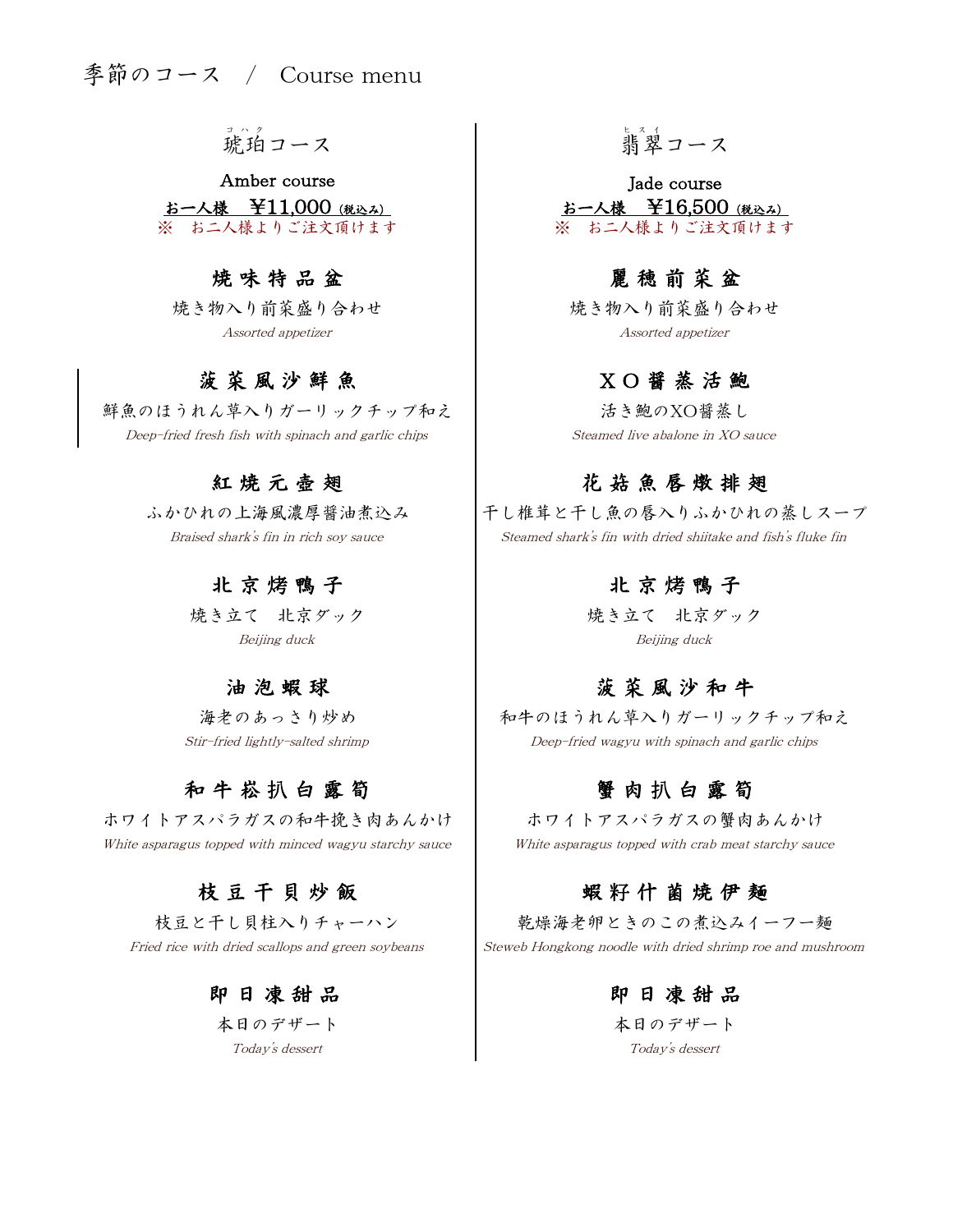# 瑠璃 ル リ コース 芳

お一人様 ¥22,000 (税込み) お一人様 ¥27,500 (税込み) Lapis Lazuli course and the Precious Stone course ※ お二人様よりご注文頂けます ※ お二人様よりご注文頂けます

# 廣東 焼 味 盆 は ま ま し ぼ き き (療) 康 穂 焼 味 盆

Assorted special appetizer Assorted special appetizer

# 大 葉 泡 双 鮮

海鮮二種の大葉あっさり炒め Stir-fried seafoods in japanese basil sauce Stir-fried live scallops with eggwhite

### 砂 鍋 大 排 翅

上海風、ふかひれの姿土鍋煮込み Braised whole shark's fin Shanghai style in a earthern pot

### 北 京 烤 鴨 子 は ま し お に ま は ま 烤 鴨 子

# X O 煎 活 帯 子

活きホタテの煎り焼き XO醤風味 Sauteed live scallops flavored with XO sauce Steamed abalone and dried shiitake

### 紅 焼 和 牛 舌 沙 茶 和 牛 脯

国産和牛タンの赤ワイン煮込み

### 即 日 凍 甜 品

本日のデザート Today's dessert Today's dessert

# \*ジャック<br>芳玉コース

廣東風特製前菜盛り合わせ | 麗穂特製前菜盛り合わせ

### 鮮 奶 炒 帯 子

活きホタテの卵白炒め

### 紅 焼 蟹 黄 排 翅

 Braised whole shark's fin with crab roe Cantonese style 蟹の内子入りふかひれの広東風煮込み

焼き立て 北京ダック キャンク しょうしょう しゅうえん 北京ダック Beijing duck Beijing duck

### 麒麟蒸鮮鮑魚

鮑と干し椎茸の重ね蒸し

Braised wagyu tongue in red wine sauce Stir-fried wagyu fillet in BBQ sauce 和牛ヒレ肉のバーベキューソース炒め

## 腊 腸 枝 豆 炒 飯 は は ま し お は お お 意 飯 飯

枝豆と中国ソーセージ入りチャーハン ――鮮魚の香港式蒸しご飯 グリーンチリソース風味 Fried rice with chinese sausage and green soybeans Steamed rice with fresh fish flavored with garlic chili sauce

> 本日のデザート 即 日 凍 甜 品